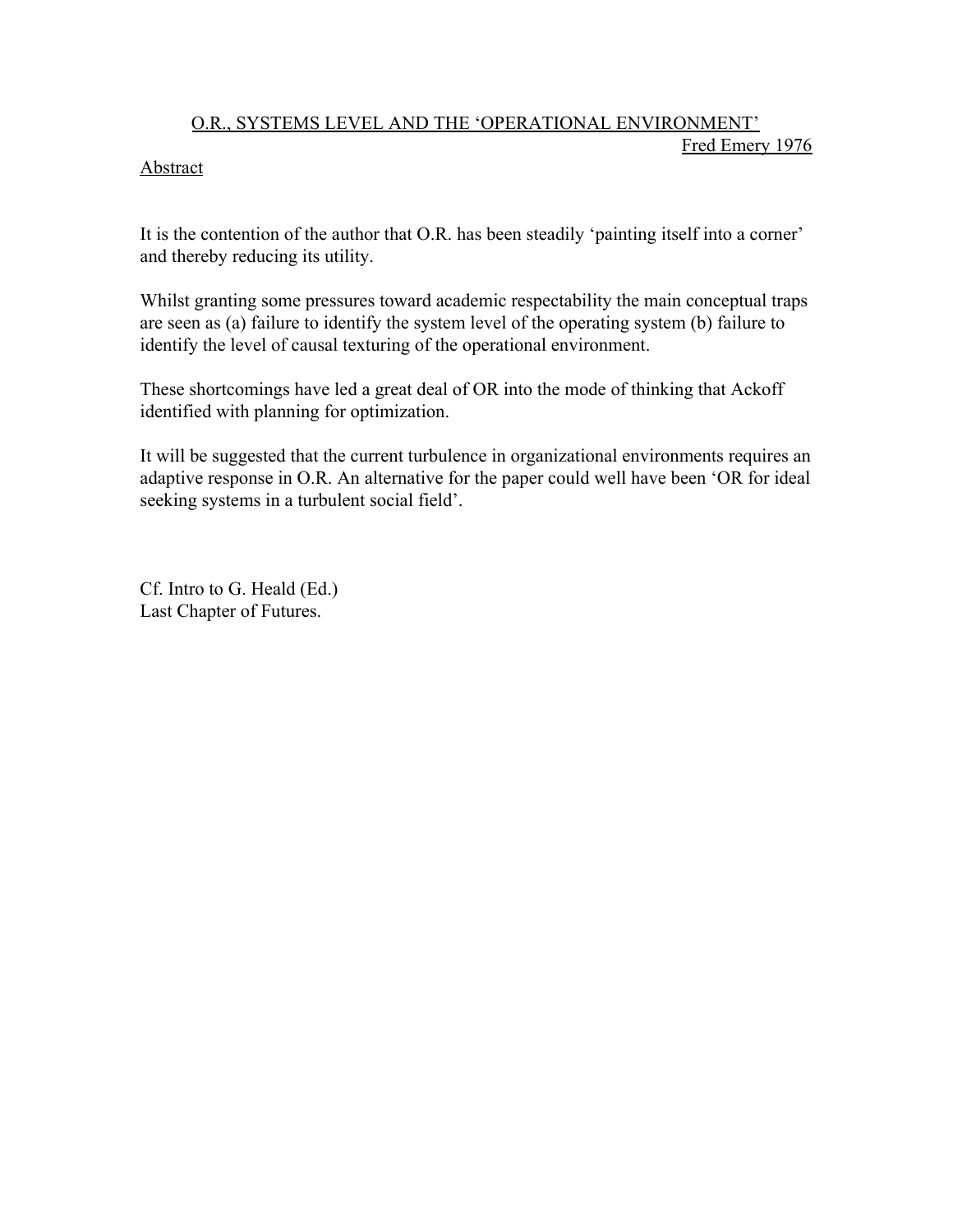The exponents of O. R. appear to have been steadily 'painting themselves into a corner'. Their universe of discourse has increasingly become an esoteric academic universe, fit only for academic discussion. It is a universe far removed from the world of operations described in the pioneering O.R. work reported by Morse and Kimball, Crowther, Waddington and Blackett.

Unlike the highly successful pioneering work in O.R. this modern universe of discourse scorns discussion of actual operations in any walk of life or of ways of extracting information about such operations. We are unable to judge whether the operations of O.R. itself are highly successful or highly unsuccessful because there is little room in this precious modern universe of discourse for discussion of such things as what actually happened after modeling indicated that such and such changes would be beneficial. Were the changes not implemented? Were they implemented but botched up in the implementation? Were they well implemented but produced funny results? It would seem that these questions are now out of place in Operations Research, the foremost journal of O.R. (in term of prestige, size and subscriptions). In volumes 21 and 22 of the journal, 1973-4, I could find only thirteen articles (less than fifteen per cent of the space in the two volumes) that attended to the fore or aft end of the O.R. paradigm – observations and verifications. The rest were all huddled amidships – playing checkers out of the wind, or up the mast dangling sale – signs that pathetically read as "Of course, no claim is made that the model presented here reflects the complicated phenomena of reality. It may, however, offer some insights that have practical value." (quoted from Vol. 21) One can imagine what a contribution such a sales line would have made to the mutual trust and understanding between Blackett, Bernal, Ellis Johnson and Co, and their 'Service Chiefs'.

Mine is a view from the sidewalk. However, I think you will grant that Hugh J. Miser, as editor of Operations Research 1968-74, has been as well placed as any to observe the trends from within the main-stream. I do not find our views in disagreement. He observes that despite a deliberate policy of editorial encouragement:

"…it is nowhere near as common (for a paper to report actual observations) as the importance of this activity would suggest it should be…." (p.907)

"The literature reporting verifications is scarcer even than that showing observations, in spite of the obvious fact that, without it, we cannot truly say we have a science." (p.908)

"…at times it has almost seemed as though operations research and modeling (admidships!) were synonymous." (p.907) (Vol. 22, 1974)

It is clear that it is not the journal staff who have dictated the universe of discourse defined by the journal's contents. This has been defined by forces within the profession that are beyond the editor's control.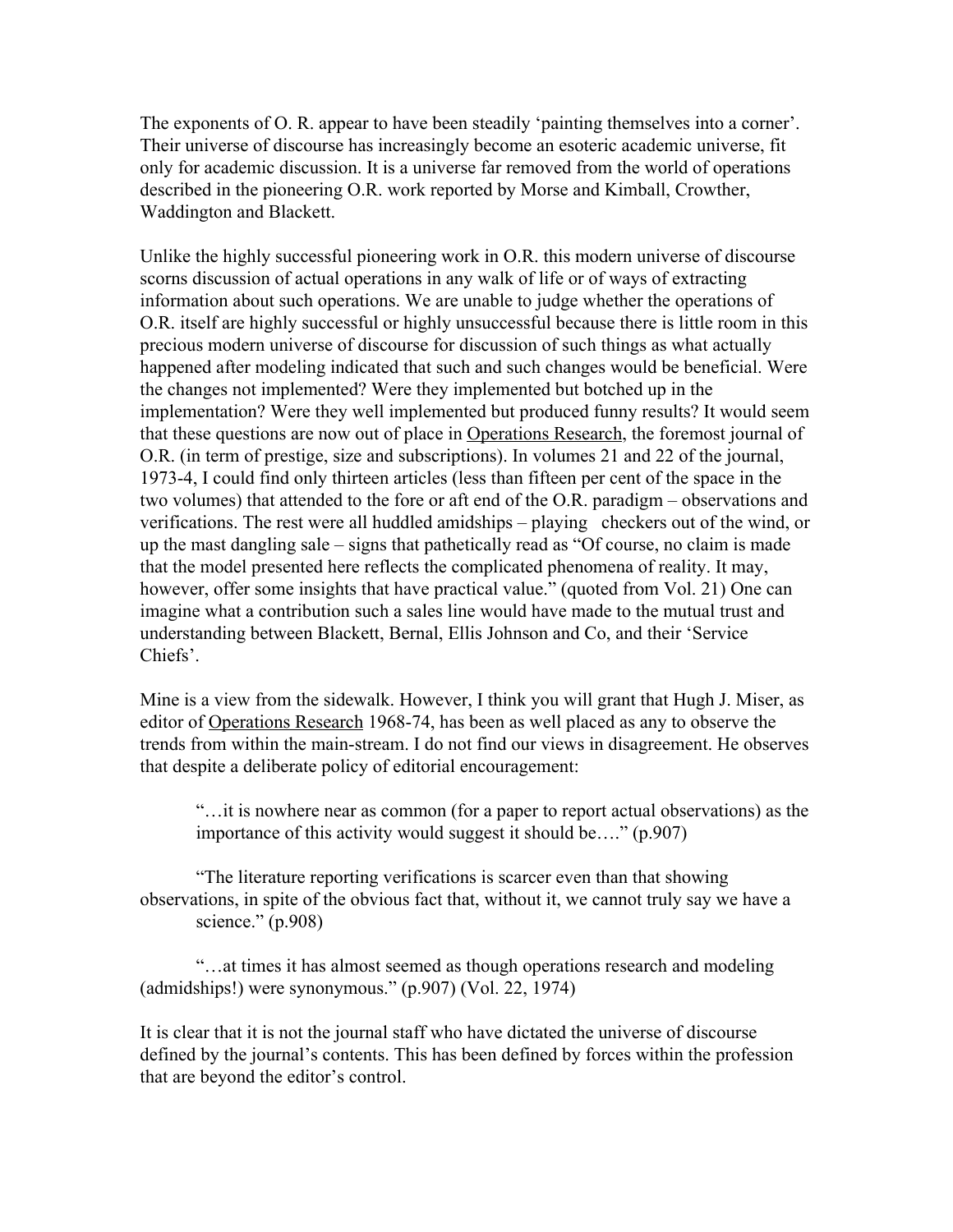It could be that there is a simple rebuttal to the hard line I have laid down. This would be, I think, that,

- a) the pioneers had not, at that stage, understood what O.R. is essentially about.
- b) O.R. can only become a science, and a respected science, by developing general theories of optimization, allocation, queuing etc. It is through the modeling process that such general theorems and theories will be arrived at.

My argument would certainly be much set aback if either of these points were established.

I do not think they can be.

O.R. is not a science and the pioneers were quite correct in recognizing this. Let there be no misunderstanding. I am stating that O.R. is not a science: I am not for one moment suggesting that there is not science in O.R.

These are 'fighting words'. How can I justify them? First, and at the simplest level, let us take note that many of the pioneers in O.R. , e.g. Bernal, Blackett and Zuckerman, in the U.K., were already scientists of repute before they came into O.R. They had no illusions that they were making a science of military operations in combat, logistics or training. They did know that they were bringing the learning of science into collecting information, analyzing information, setting up explanatory hypotheses and designing verification procedures. They also found that bringing science into these matters, made a significant improvement in men's ability to achieve their desired objectives in real life situations. Furthermore, they knew that they were not performing as physicists, chemists etc. but as operational researchers. They were not, as physicists, trying to devise better performing magnetrons nor, as chemists, trying to invent new chemical agents of war. They knew perfectly well that they were doing something different

The reports of what the pioneers did and their own attempts to generalize on what they did all point to a single main thing. They went into the grey areas of human experience where knowledge and ignorance are at best in the proportions of 70:30 or 30:70 in mixture. This is not the world of the classical sciences. Within the paradigm of the classical sciences, it could be said that laboratory controls were aimed at achieving a 95:5 ratio of known and unknown. That way real scientists could make sound unerodable contributions to the general corpus of knowledge. Little wonder that scientists typically display a convergent, not a divergent, style of thinking. Little wonder that the most successful of the pioneers in O.R. were those that came from such indeterminate disciplines as biology and psychology (e.g. Gordon Zuckerman and Trist in the U.K.) or were somewhat crazy classicists (e.g. Blackett and Bernal).

The pioneers were well aware that what was common in their O.R. successes was not a common feature of the classical sciences within which they had gained prior distinction. As Morse and Kimball put it,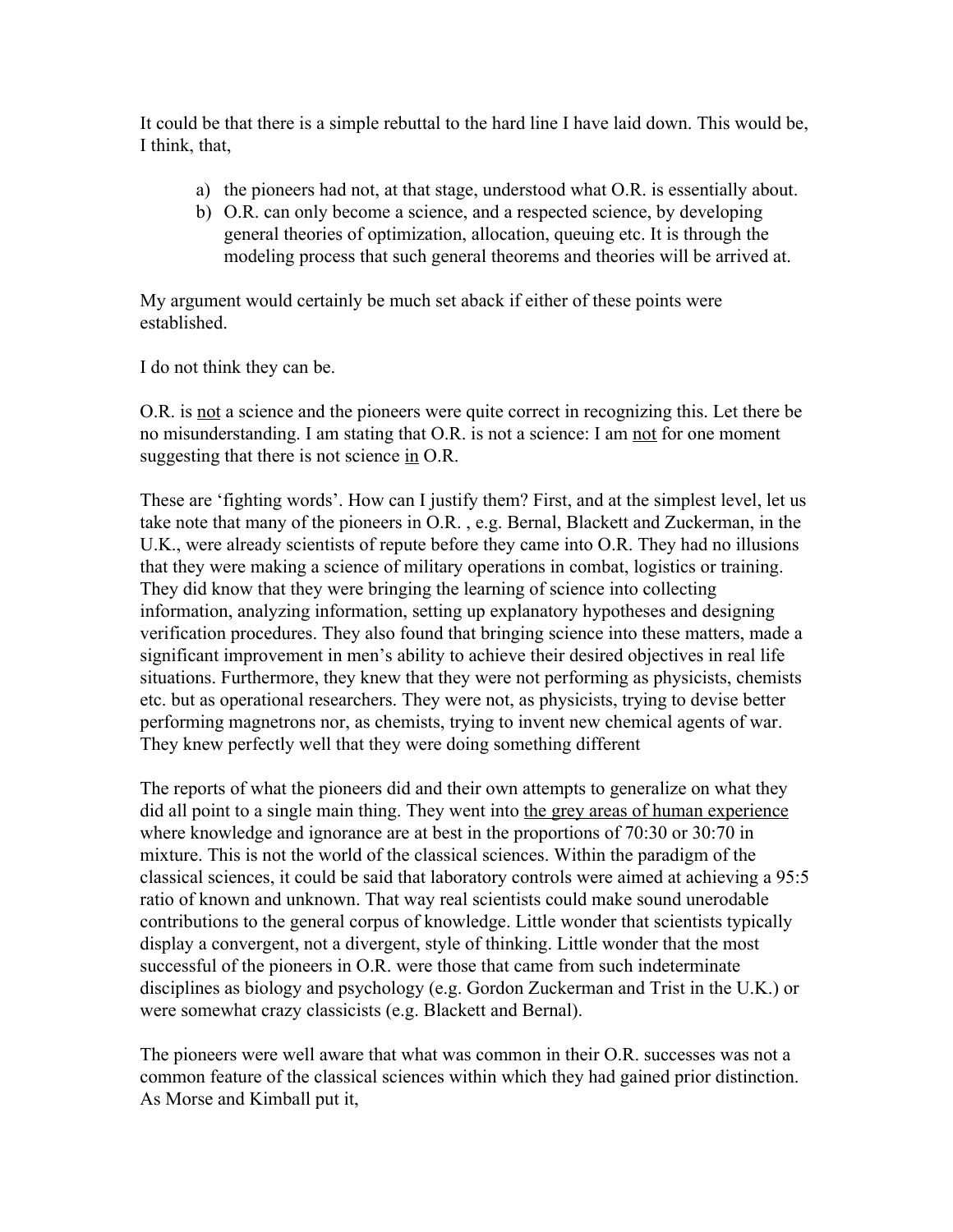"Large bodies of men and equipment carrying out complex operations behave in an astonishingly regular manner so that one can predict the outcome of such operations to a degree not foreseen by most natural scientists." (my emphasis)

Or Crowther and Whaddington, from the other side of the Atlantic,

"Warfare is an extremely complicated activity… After many years of experience, the good military commander acquires skill in judging the value of weapons, tactics and strategy. But he has not the time, or the scientific training, to submit this qualitative judgment to quantitative analysis. It is found that experienced executive judgment in many professions is most likely to go wrong when quantitative analysis requires the application of the theory of probability. (my emphasis)

The above, to my mind, is clear enough evidence that the pioneers grasped the essence of O.R.: that is that, as Shewart showed in 1939, it is possible to establish relevant truths in the grey areas; things that cannot be taken into the lab may still be examined scientifically; in matters that are not black or white probability theory might provide a scientific basis for inferences.

What has been said so far might correct any notions about whether the pioneers were naïve about the O.R. discipline they were producing. It might, however, still be held that the best current strategy for O.R.'ers is to model away like beavers till general theorems or theories are achieved, and hence O.R. more rapidly approaches the status of a genuine science. Even if it was the way the sciences were made it is a doubtful recipe for O.R.

We have already indicated that the pioneers were quite clear in their minds that what they were doing in O.R. was very different to what they were used to doing in science. Even those who came from sciences such as biology and psychology that were used to relying on probability theory were well aware that they were in a very different ball-game.

I would conclude from this that the pioneers were very well aware of what the essentials were of O.R. They were not floundering.

It might still be argued that as a strategy, not mind you the grand strategy, O.R. should be doing what it is doing now i.e. concentrating on the modeling phase even to the point where it seems 'synonymous with O.R.'. This argument seems to me to be saying 'let us make the science in O.R. so good that when we put it back into O.R. it will make the whole practice look really good, and scientifically respectable'.

My first, short tempered, answer to this is, 'would not O.R. look good if it made real contributions to the currently significant affairs of man as it made to the military affairs of W.W.II?'

Let that pass.

.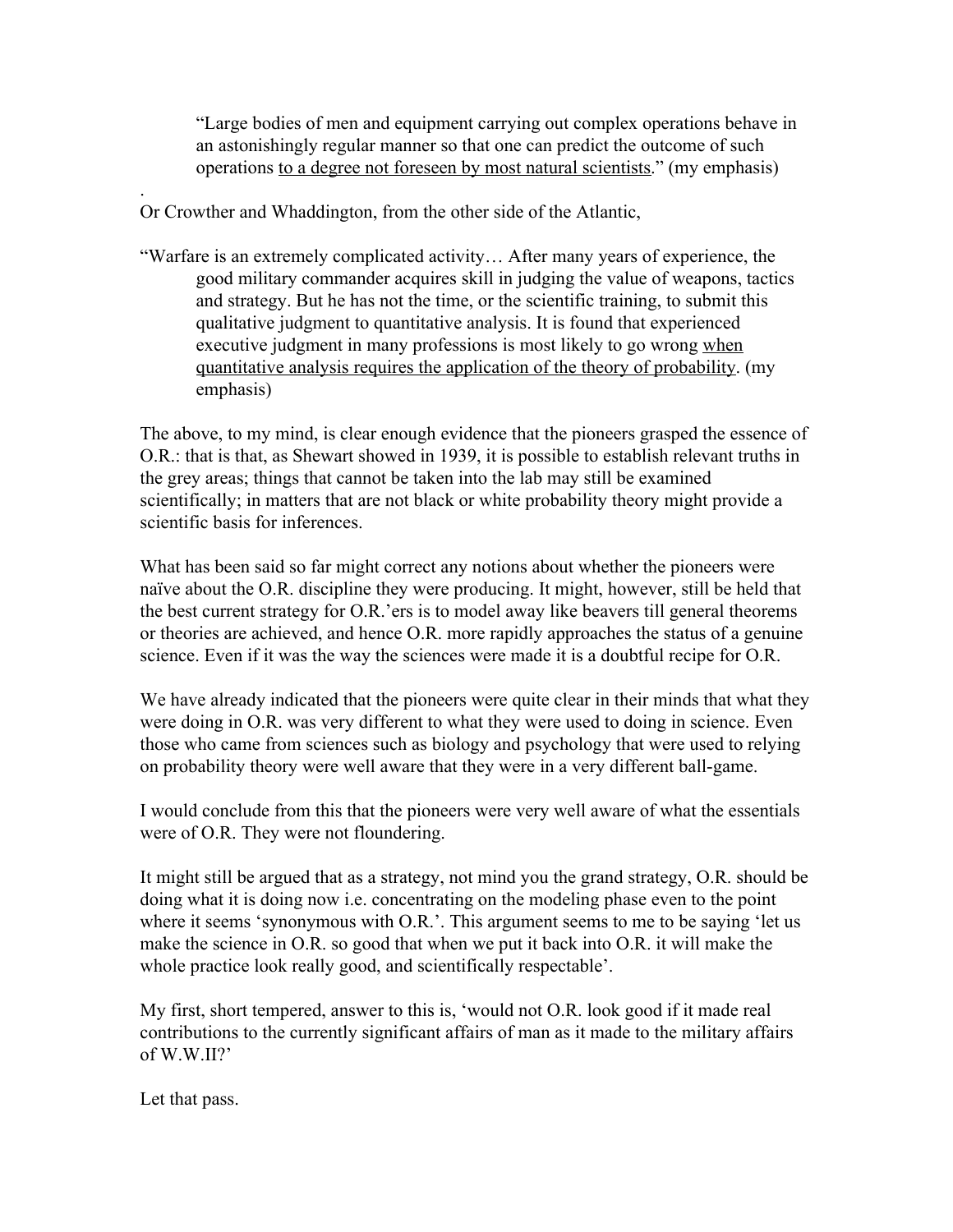Let us more deliberately explore the difference implied in O.R. and science. In the process we might get some sense of the implicit claim that modeling is scientific theorizing.

The parallels and contrasts between the scientific endeavor and O.R. can be seen by setting up a table like the following:

| Science                                   | O.R                                          |
|-------------------------------------------|----------------------------------------------|
| Start: from problems defined by the       | From a problem arising in practices outside  |
| scientific paradigm (e.g. from the        | the scientific paradigm (even for instance)  |
| peculiarities of previous experimental    | the planning of an O.R.S.A. conference,      |
| findings).                                | see Vol. 22 of O.R.p.)                       |
| Entry phase: Establish what is already    | Establish the context of the problem –       |
| known about that problem to science       | increase knowledge of the particularities of |
| increase knowledge of the general,        | the problem – field work.                    |
| the universal                             |                                              |
| library work.                             |                                              |
| Reactive phase: mathematical modeling of  | Statistical analysis to help establish a     |
| the 'general' that will permit rigorous   | genotypical representation of the problem    |
| extension to cover the problematic        | situation.                                   |
| particular.                               |                                              |
| Response phase: laboratory experiments or | re-design of context<br>a)                   |
| critical observations.                    | evaluation of re-designs.<br>b)              |

These contrasts arise because science is concerned to establish equations of the form  $x =$ f(y), where both x and y are abstracted dimensions of reality; O.R. is concerned to establish equations of the form  $X_{t2} = f(X_{t1})$  where X is a concrete bit of the real world. That is, O.R. can, hopefully, find some way that an existent concrete reality can be transformed into another more desirable concrete reality. These concrete realities do not have the universality of  $H<sub>2</sub>O$ , neutrons or fluorospar. If there is any science in O.R. it is not to be found in the immutable properties of its subject matter. And, if the subject matter does not have these immutable properties then no amount of modeling will ever make it otherwise. Models can invoke equations of the  $X = f(y)$  form till the cows come home and still make no contribution to the O.R. problem of solving the function in  $X_2$  =  $f(X_{t_1})$ . The way they are going most O.R.'ers will not even be able to define X at  $t_1$  or  $t_2$ . What in their journal, in the last twenty years, would help them decide on when a description of a situation is genotypical and not just phenotypical? What would instruct them on how to go from a theoretical solution to implementation testing and conversion to a standard operating procedure?

Woolsey, Ackoff and myself have attempted to outline ways in which people could be educated to be effective O.R.'ers. I do not want to go into that here. I want instead to try and sort out why O.R. drifted in this fashion.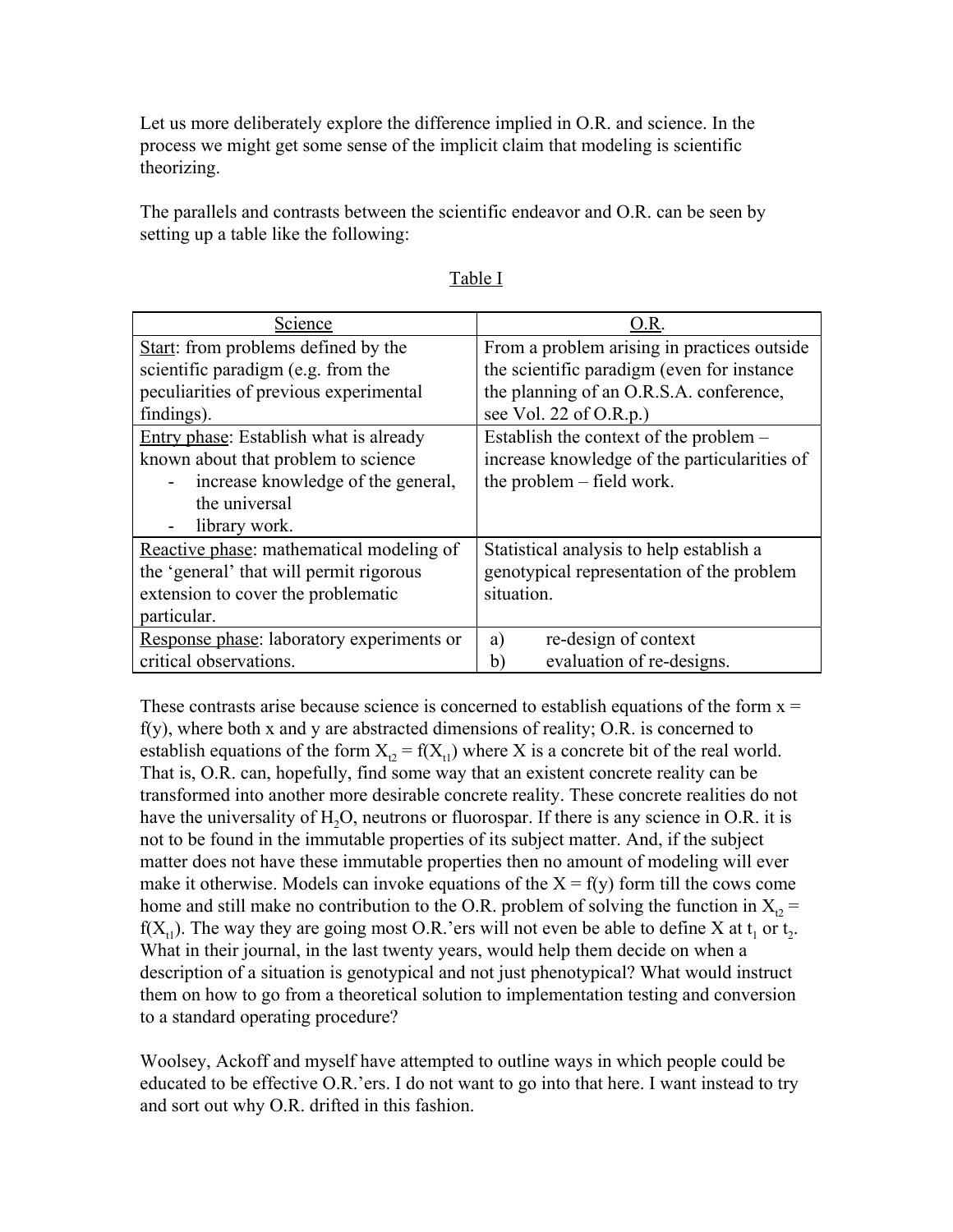For a long time I thought it was just the drift to the universities. Certainly there are extended career opportunities when O.R. becomes recognized as a suitable discipline for university teaching. Certainly, to achieve and extend this recognition it is necessary that O.R. look like a special branch of applied mathematics. Also, it is easier to build acceptable university curricula around applied mathematics than around messy case work. Lastly, a publications performance can be much more easily maintained by the staff if they cut themselves loose from the fore and aft ends of the O.R. paradigm.

It would almost seem that no other explanation is needed for the course O.R. has followed. But I have still been wondering. When O.R. has been successful it has been so successful that I feel that O.R.'ers would have stuck to this course come hell or high water, regardless of the temptation to a quiet secure life in academia.

What I am suggesting is that O.R. was not seduced by prospects of academic respectability but in fact embraced academia, and all that that meant, because they really believed that that was the direction O.R. had to go for its own sake. I think that I am, furthermore, implying that the present shape of Operations Research is not due simply to the academic O.R.'ers. I am suggesting that for the practitioners the model is the name of the game: Woolsey is the odd-man-out.

It is my guess that O.R. bogged down because its practitioners commonly shared the belief that: -

- 1. there was nothing basically distinctive between their subject matter, operating systems, and the subject matter of other scientific disciplines e.g. physics, geology, astronomy, physiology
- 2. There was nothing basically distinctive about their methodology.

.

3. The action-research side of their work involved no more than the sales skills of the usual management consultant.